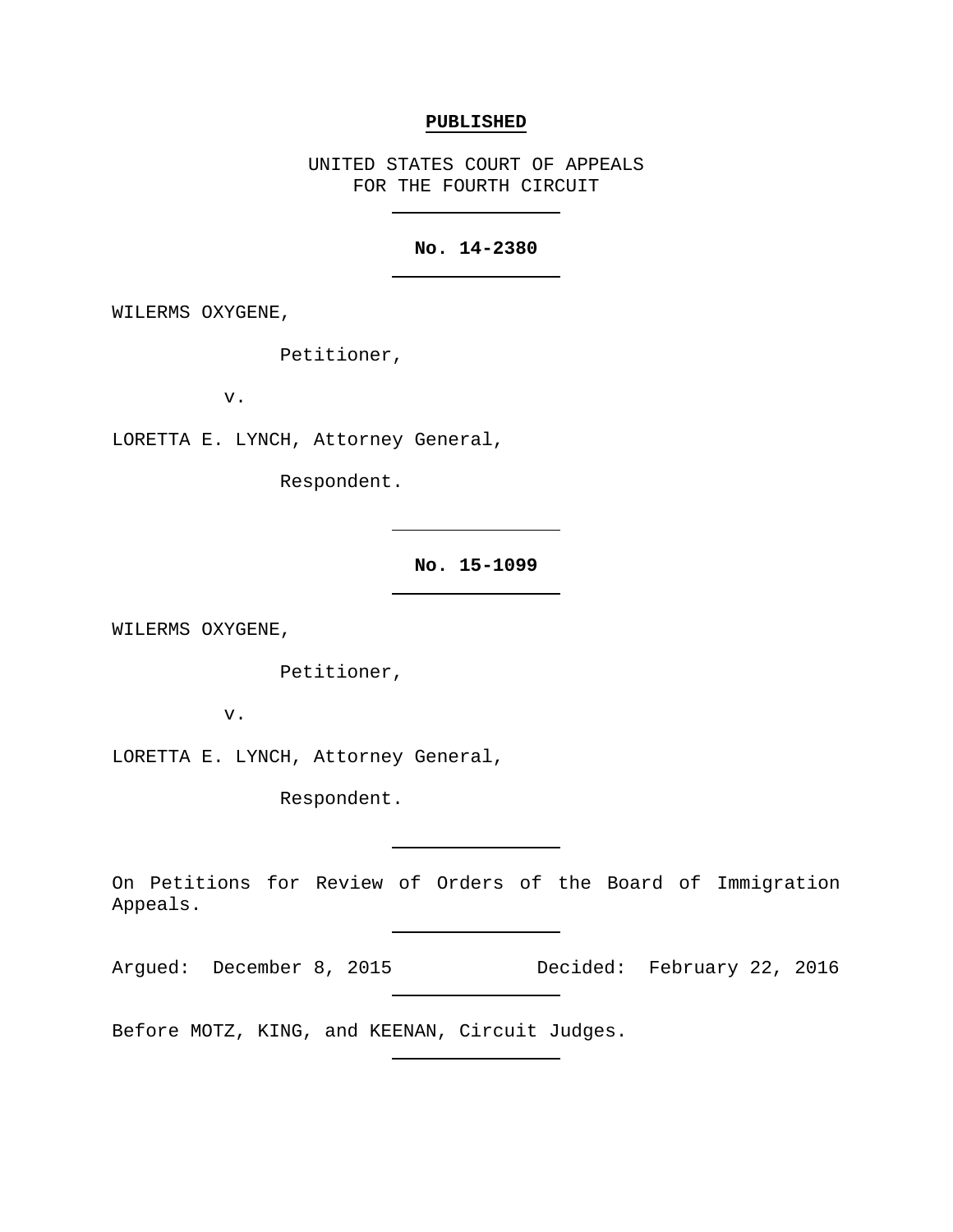Petitions for review denied in part and dismissed in part by published opinion. Judge Motz wrote the opinion, in which Judge King and Judge Keenan joined.

**ARGUED**: Tamara L. Jezic, YACUB LAW OFFICES, Woodbridge, Jeffery R. Leist, UNITED STATES DEPARTMENT OF JUSTICE, Washington, D.C., for Respondent. **ON BRIEF**: Benjamin C. Mizer, Principal Deputy Assistant Attorney General, Civil Division, Ernesto H. Molina, Jr., Assistant Director, Gladys M. Steffens Guzman, Trial Attorney, Office of Immigration Litigation, UNITED STATES DEPARTMENT OF JUSTICE, Washington, D.C., for Respondent.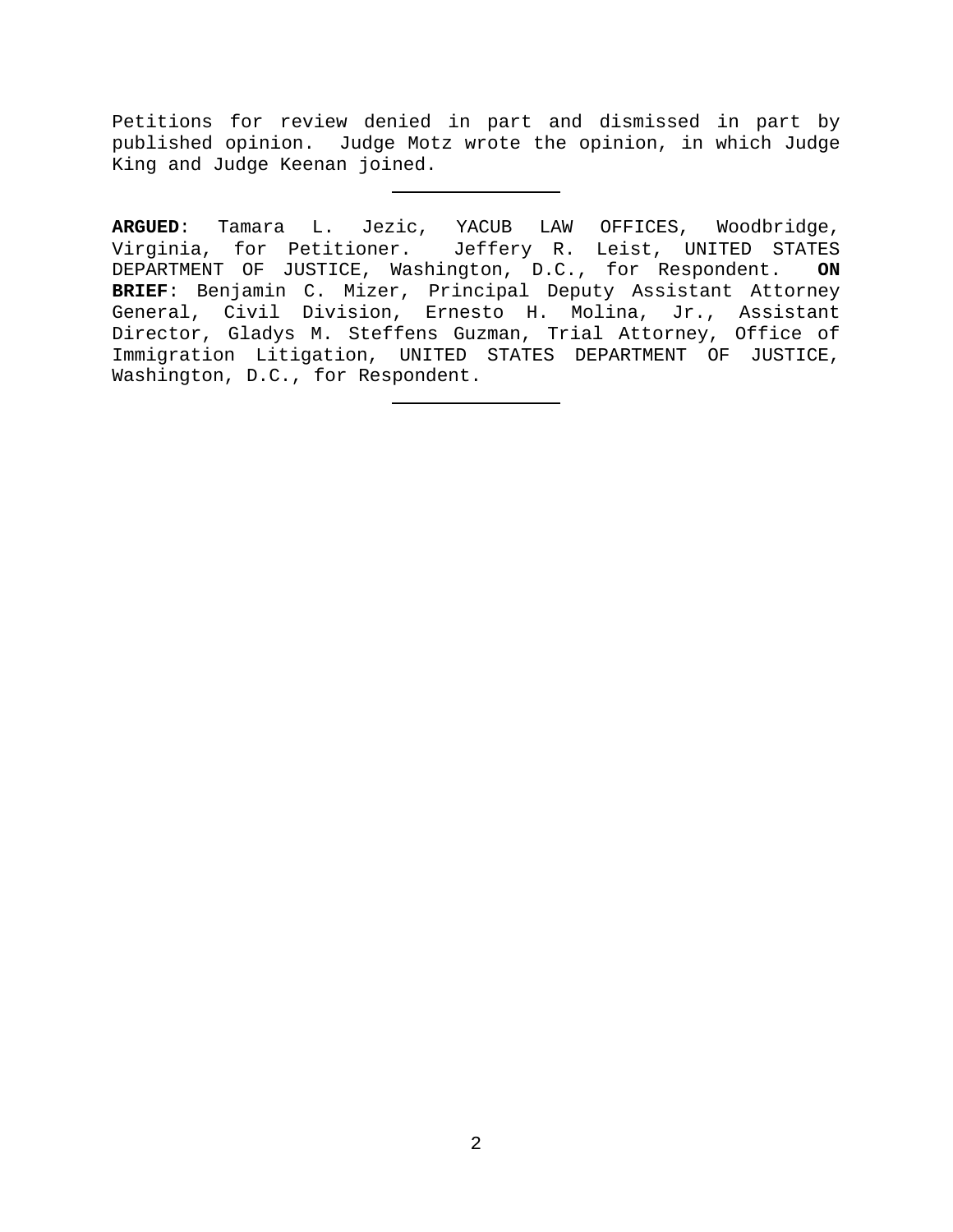DIANA GRIBBON MOTZ, Circuit Judge:

Wilerms Oxygene petitions for review of orders denying his application for deferral of removal under the Convention Against Torture ("CAT") and subsequent motion to reopen his removal proceedings. For the reasons that follow, the petition for review is denied in part and dismissed in part.

I.

In 1994, Oxygene, accompanied by his mother and siblings, fled political violence in his native country of Haiti. This violence included occasions when death squads fired on the family home while Oxygene and others were inside the house. Oxygene entered the United States as a refugee; in 1996 the United States granted him lawful permanent resident status.

Five years later, a Virginia court convicted Oxygene of several state crimes, including burglary, grand larceny, robbery, and use of a firearm to commit a felony. In 2011, the Department of Homeland Security ("DHS" or "the Government") commenced removal proceedings against him. Oxygene conceded that he was removable under various subsections of 8 U.S.C. § 1227(a)(2) (2012) due to his convictions for aggravated felonies and firearm offenses, but applied for deferral of removal under the CAT.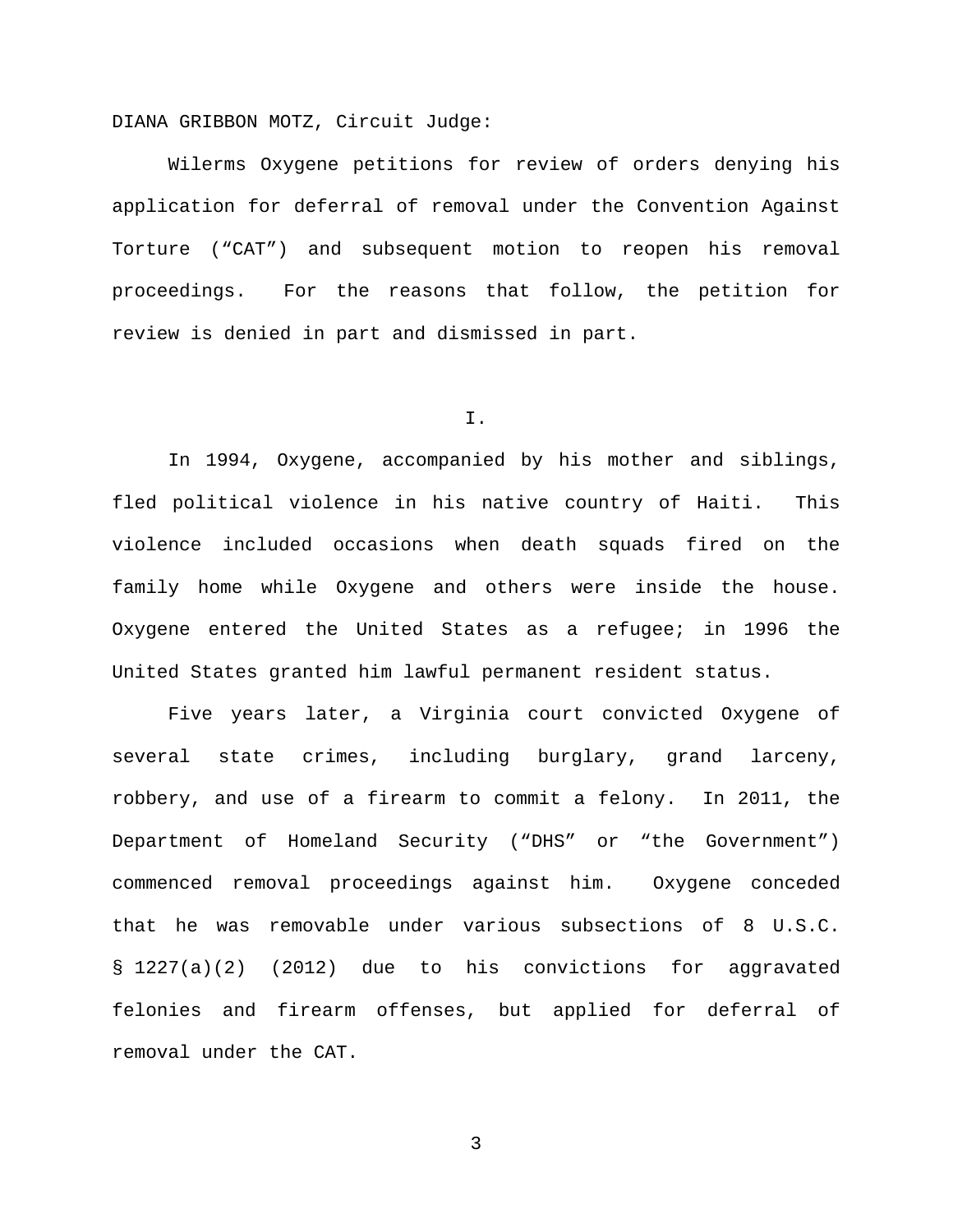At his removal hearing before an Immigration Judge ("IJ"), Oxygene testified to his family's past persecution in Haiti and his fear that, if removed, he would face indefinite detention in Haitian prisons. Oxygene also expressed fear that, if detained in Haiti, he would not receive the medical care necessary to prevent his latent tuberculosis from becoming active. Oxygene and his sister testified that they had no remaining family members in Haiti who could provide support in the form of food, medicine, or payment for release from detention.

Oxygene submitted documentary evidence to substantiate his allegations of poor prison conditions in Haiti. The administrative record contains several State Department country reports for Haiti, a report from various non-governmental organizations submitted to the United Nations ("the 2011 NGO report"), and news articles and press releases concerning human rights abuses in the country. Together, these sources paint a bleak picture of what criminal deportees like Oxygene can expect upon removal to Haiti.

According to the State Department country reports, as early as 2000, Haiti began detaining criminal deportees "who [have] already served full sentences overseas . . . for indefinite periods of time." The 2013 country report describes "detention center overcrowding" as "severe," explaining that "[i]n some prisons detainees slept in shifts due to lack of space" and that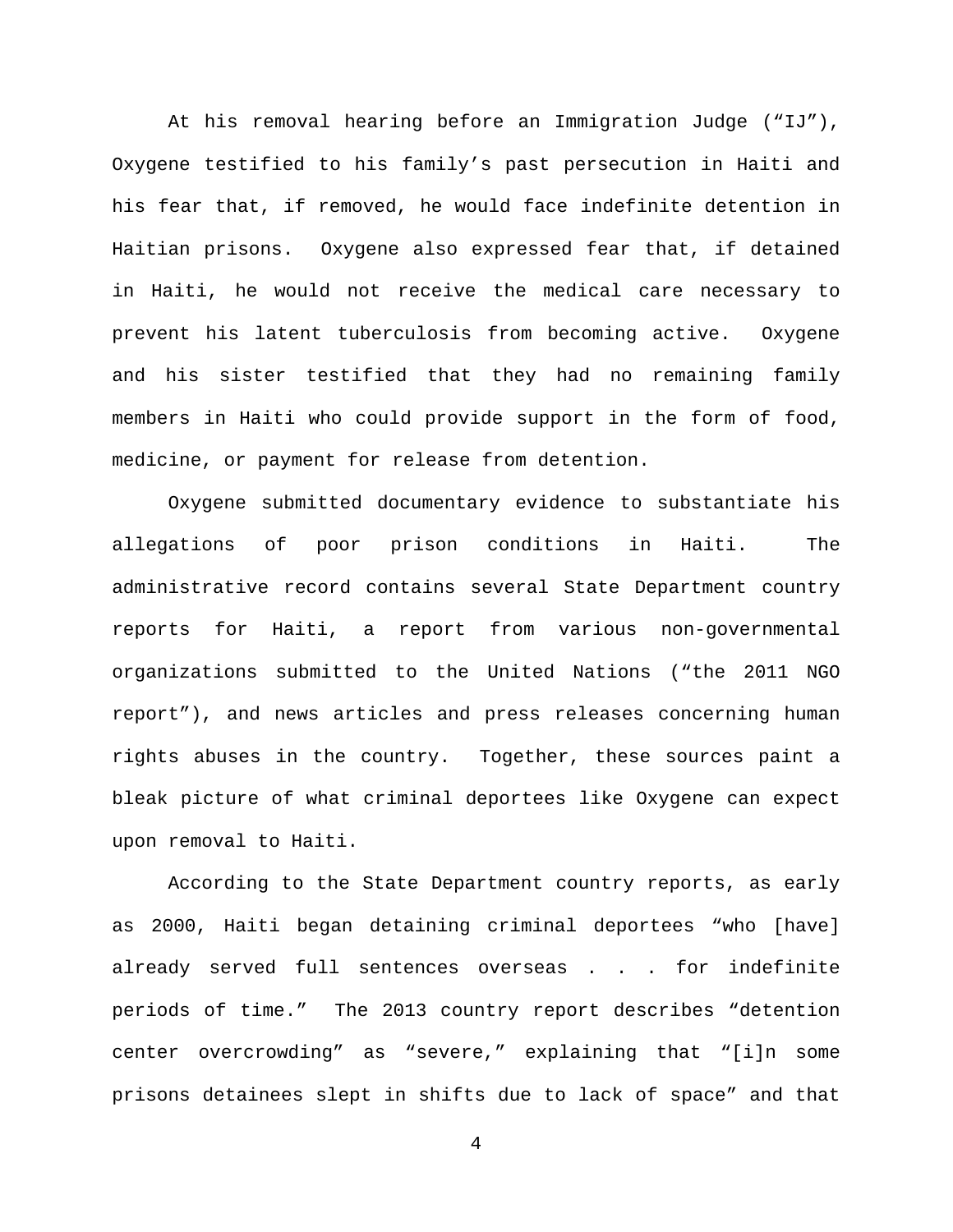"[s]ome prisons had no beds for detainees, and some cells had no access to sunlight." Prisoners and detainees generally had no access to treated drinking water, and approximately seventy percent "suffered from a lack of basic hygiene, malnutrition, poor quality health care, and water-borne illness." As a result, the report concludes that malaria, drug-resistant tuberculosis, and other infectious diseases present a "serious problem." The 2013 country report also states that, despite laws prohibiting such practices, on several occasions police "allegedly beat or otherwise abused detainees and suspects," and "corrections officers use[d] physical punishment and psychological abuse to mistreat prisoners."

The record is unclear as to whether Haiti's blanket policy of detaining criminal deportees remains in force. While the 2013 State Department report makes no mention of the policy, the 2011 NGO report indicates that Haitian officials have continued to detain a majority of criminal deportees immediately upon arrival. A 2013 press release by the human rights group Alternative Chance also notes skepticism as to recent claims by the Haitian government that it had abandoned the indefinite detention program.

The IJ carefully considered this documentary evidence and the testimony of Oxygene and his sister when evaluating Oxygene's claim for CAT relief. The IJ found "no doubt that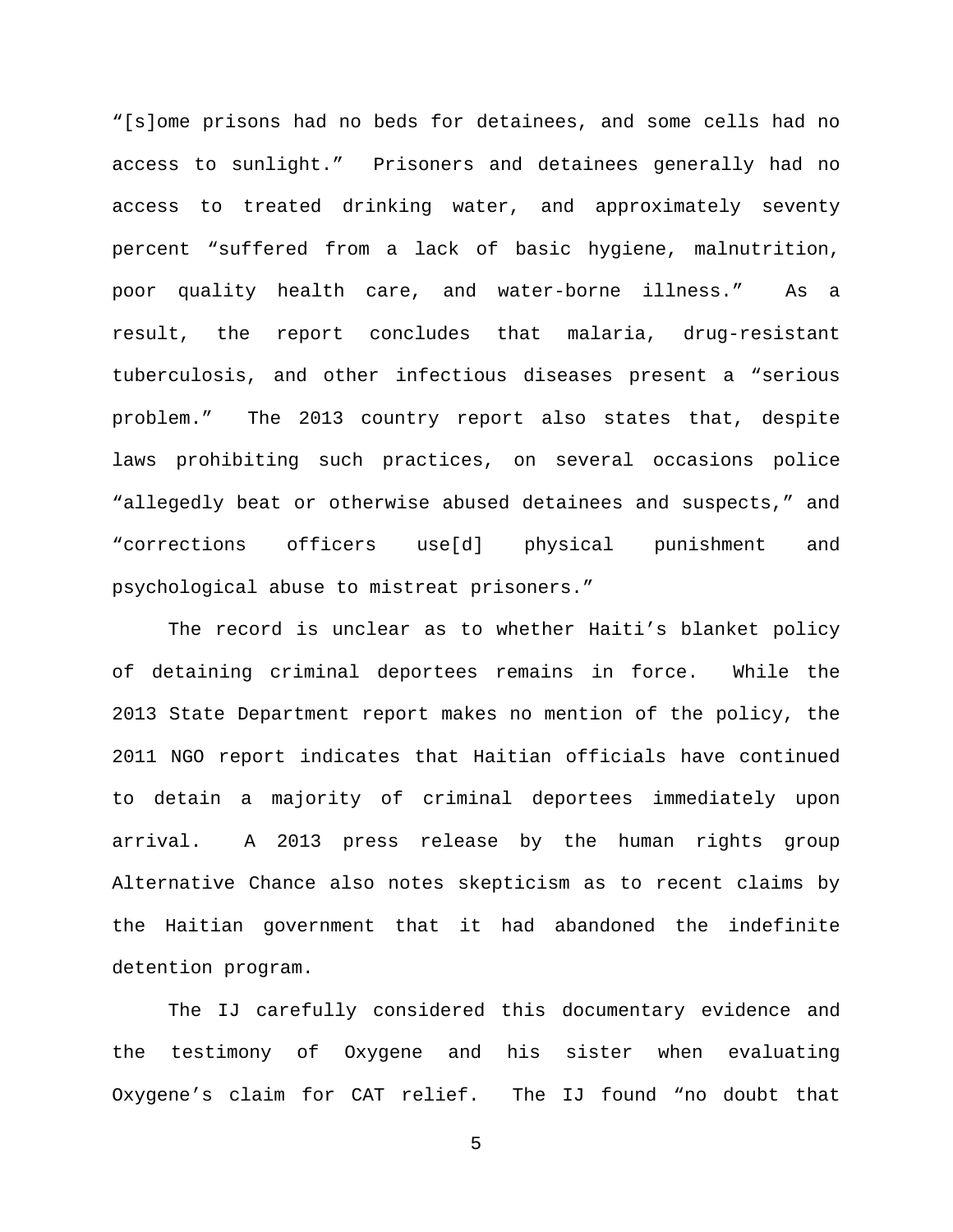prison conditions in Haiti remain deplorable, and that as a criminal deportee [Oxygene] may possibly be held in custody upon his return to Haiti for some unknown period of time in those poor conditions." He also noted that Oxygene "could be at a higher risk than normal of disease, given his diagnosis of latent tuberculosis." Finally, the IJ recognized that "[t]he record evidence even indicates that there have been some incidents of mistreatment of Haitian prisoners so severe as to constitute torture."

Despite these findings, the IJ denied Oxygene's application for deferral of removal under the CAT. The IJ found that Oxygene had not demonstrated that it was more likely than not he would suffer torture upon removal to Haiti. The IJ concluded that application of BIA precedent, In re J-E-, 23 I. & N. Dec. 291 (BIA 2002) (en banc), foreclosed Oxygene's argument that Haiti's detention policy and prison conditions necessarily constitute torture under the CAT. This was so, the IJ explained, because Oxygene offered "no evidence that the [Haitian] authorities intentionally and deliberately detain deportees in order to inflict torture." Rather, the record only contained evidence of "isolated incidents" of mistreatment by correctional officers that would qualify as torture. Thus, Oxygene failed to meet the more-likely-than-not burden of proof required for relief under the CAT.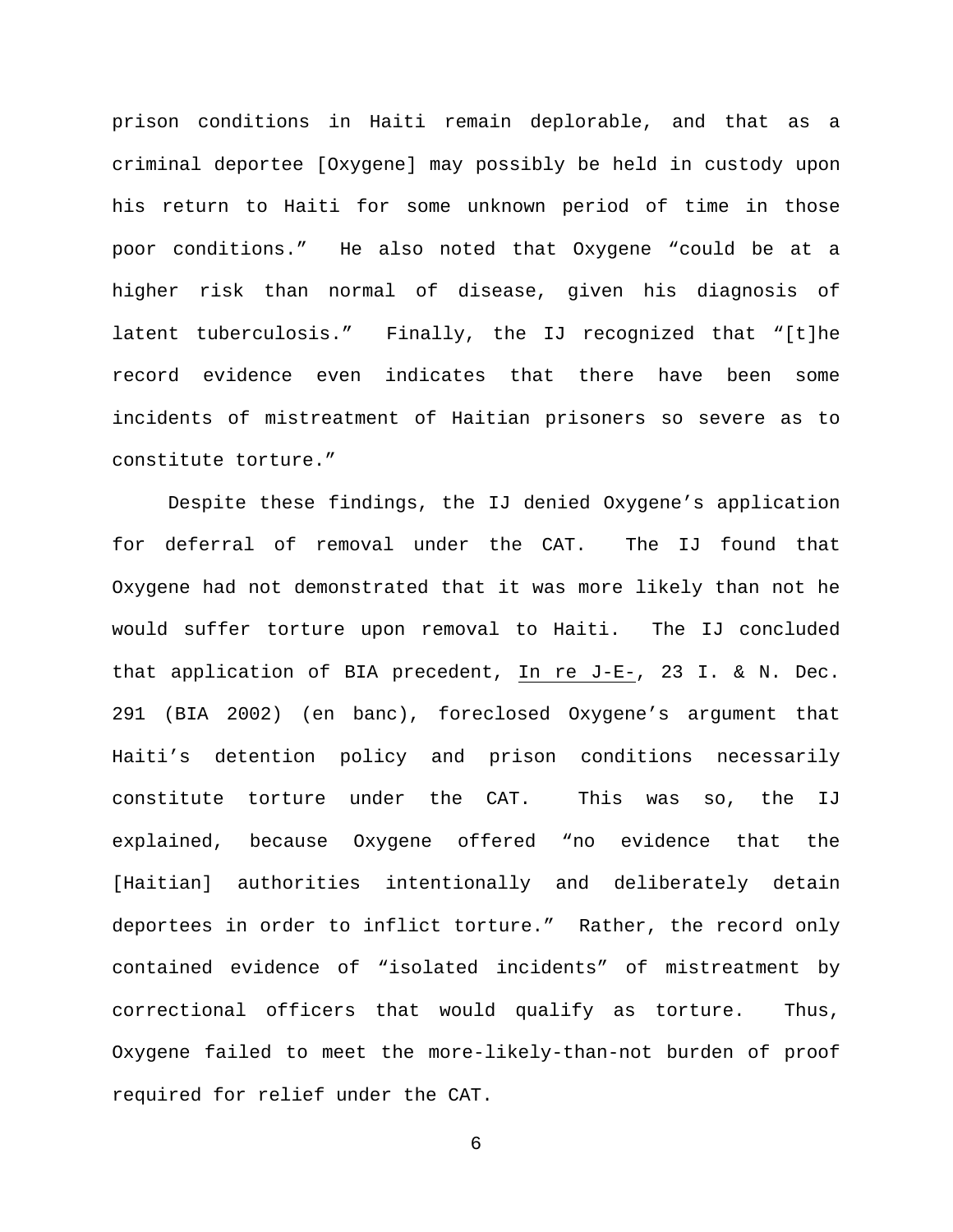Oxygene appealed the IJ's removal order to the Board of Immigration Appeals ("BIA") and at the same time moved the BIA to remand the case for the IJ to consider whether Oxygene's recent diagnoses of post-traumatic stress disorder and depression impacted his CAT claim. The BIA affirmed the removal order and denied the remand motion for lack of evidence concerning the recent diagnoses. Oxygene then moved the BIA to reconsider this decision, attaching relevant medical evidence and an article on the stigma associated with mental illness in Haiti. The BIA construed this filing as a timely motion to reopen the removal proceedings and denied it, concluding that Oxygene failed to show that the new evidence would change the result of the case.

Oxygene filed two appeals to this court -- one challenges the BIA's denial of his application for CAT relief, and the other challenges its denial of his motion to reopen the removal proceedings. We have consolidated the two cases.

### II.

Oxygene concedes that a Virginia court convicted him of committing an aggravated felony. For this reason, Congress has limited our jurisdiction over his petition for review of the order denying him CAT relief to questions of law and constitutional claims. See 8 U.S.C. § 1252(a)(2)(C), (D)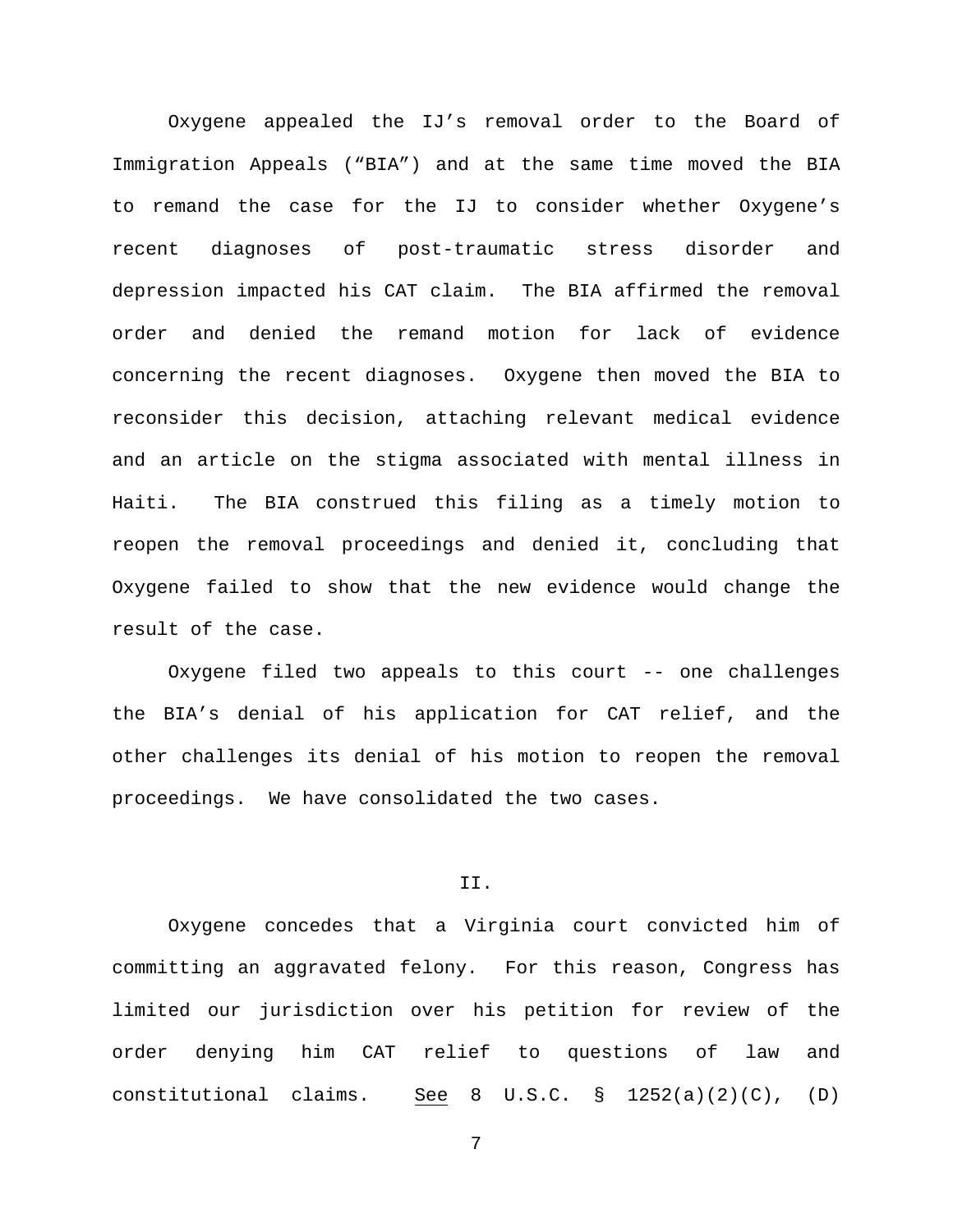(2012); Saintha v. Mukasey, 516 F.3d 243, 248 (4th Cir. 2008). Congress has similarly limited our review of the order denying his motion to reopen his removal proceedings. See § 1252(a)(2)(C), (D); Larngar v. Holder, 562 F.3d 71, 75 (1st Cir. 2009). Given this limitation, as a "threshold question," we must analyze each argument Oxygene raises to determine whether it presents a legal or constitutional question, or raises only a factual dispute. Saintha, 516 F.3d at 248-252.

In challenging the order denying his application for CAT relief, Oxygene offers two arguments. First, he maintains that In re J-E-, on which the IJ and BIA relied, incorrectly states the legal test for the intent necessary to establish torture under the CAT. This is a question of law over which we retain jurisdiction despite Oxygene's aggravated felony conviction. See 8 U.S.C. § 1252(a)(2)(D); Cherichel v. Holder, 591 F.3d 1002, 1009 (8th Cir. 2010). Oxygene argues in the alternative that, even if In re J-E- correctly states the intent requirement for CAT claims, the IJ and BIA erred in their application of that requirement to his case. At bottom, Oxygene contends that substantial evidence does not support the IJ and BIA decisions to deny him CAT relief. We ordinarily can "review[] decisions to deny CAT relief for substantial evidence." Suarez-Valenzuela v. Holder, 714 F.3d 241, 245 (4th Cir. 2013). But when an applicant for CAT relief has committed an aggravated felony,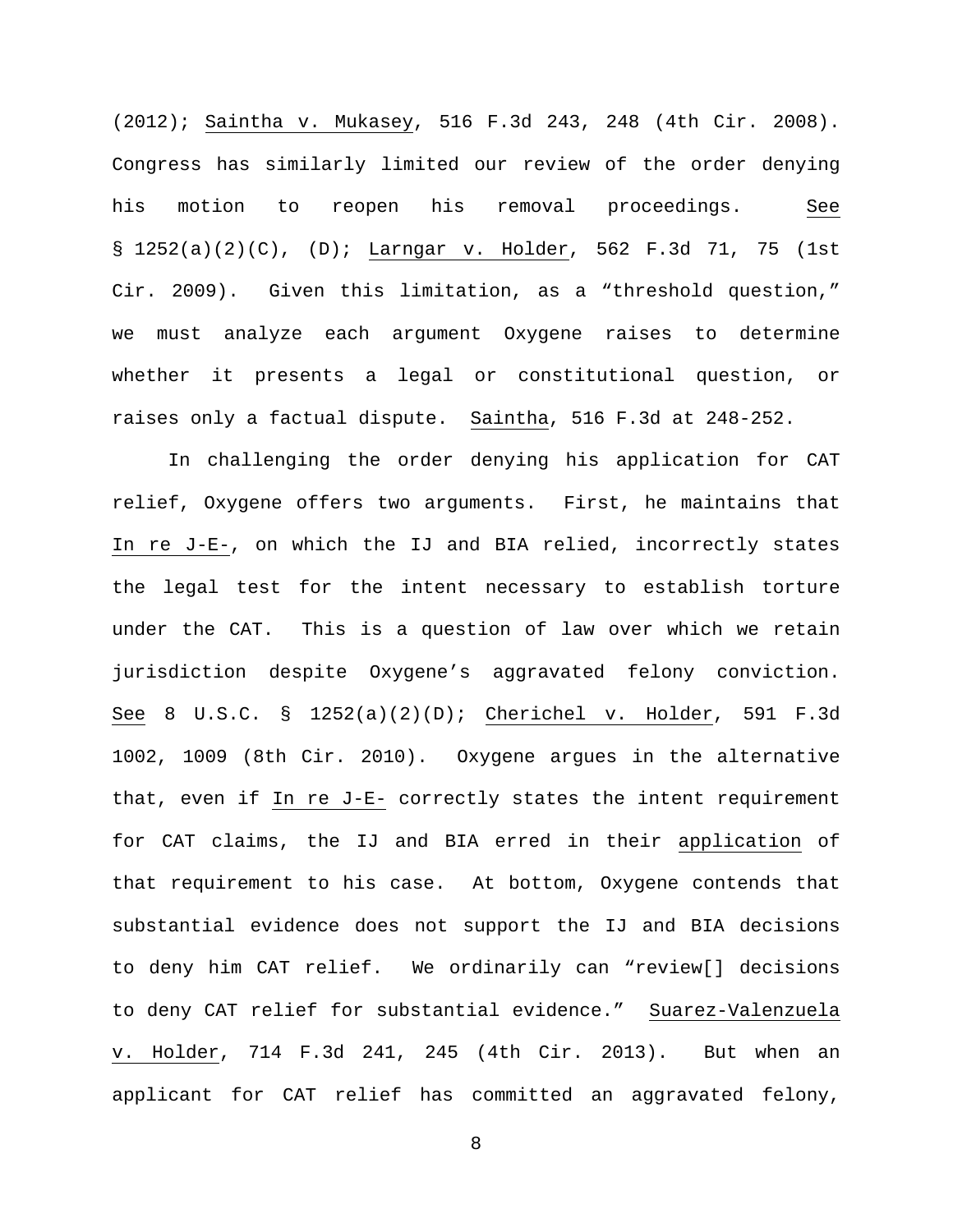§ 1252(a)(2)(C) eliminates appellate review for sufficiency of evidence. See Saintha, 516 F.3d at 249-50. Consequently, we lack jurisdiction to consider his alternative argument.<sup>1</sup>

In his challenge to the order denying his motion to reopen his application for CAT relief, Oxygene maintains that, given his recent mental health diagnoses, the BIA abused its discretion in denying relief. According to Oxygene, Haitian officials will likely single him out for torture because of the stigma associated with mental health conditions in Haiti. But the BIA disagreed, finding that that the record evidence, along with his newly proffered evidence, did not demonstrate that it was more likely than not Oxygene would suffer torture upon removal. This constitutes a quintessentially factual determination over which we lack jurisdiction. See Hernandez-Nolasco v. Lynch, 807 F.3d 95, 99 (4th Cir. 2015).

<span id="page-8-0"></span> <sup>1</sup> Oxygene also raises a related claim of legal error in this alternative argument. According to Oxygene, the IJ and BIA committed legal error by "ignor[ing] unrebutted, legally significant evidence" and failing to offer a "reasoned explanation" for their rulings. Pet. Br. at 25. This argument fails. In fact, the IJ carefully considered Oxygene's testimony and documentary evidence, including facts that potentially distinguished his case from In re J-E-, before concluding that In re J-E- compelled him to deny the application. And the BIA's opinion affirming the IJ's decision adequately explains why the IJ's decision was correct.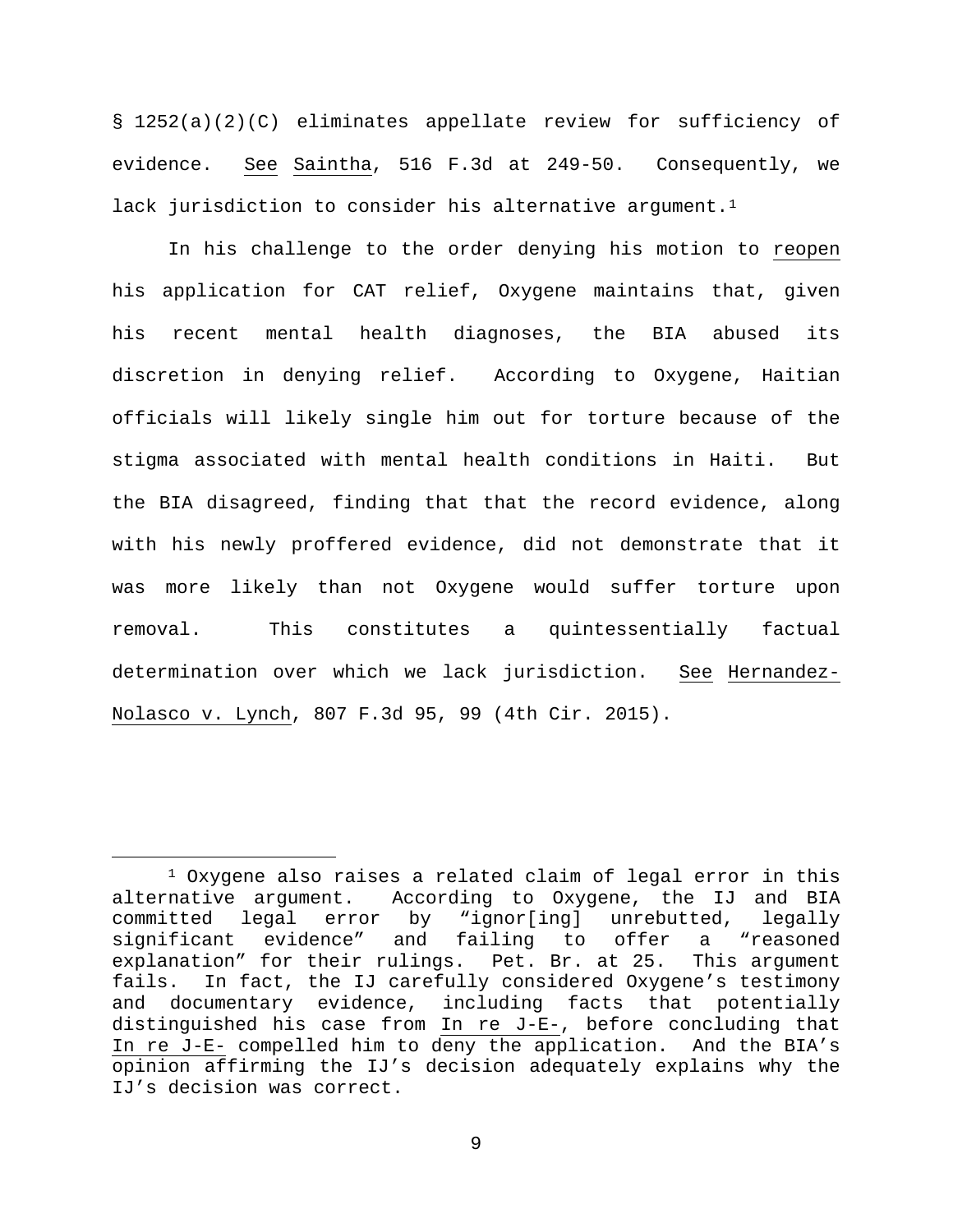Accordingly, we turn now to consider a single issue: whether In re J-E- states the correct legal standard for intent in CAT claims.

#### III.

The Government maintains that In re J-E- correctly articulates the intent element in the CAT definition of torture. According to the Government, to establish torture meriting CAT relief, Oxygene must demonstrate that Haitian officials specifically intend not only the act of detention, but also the severe pain and suffering that is the near-inevitable result of prolonged detention in Haitian prisons. The Government argues that mere knowledge does not suffice to prove intent. Rather, the alleged torturers must actually desire the consequences of their actions. Oxygene maintains that In re J-E- does not state the correct legal standard. He contends that the intent to detain, coupled with knowledge to a near certainty that severe pain and suffering will result, qualifies as specific intent to torture under the CAT.

To resolve this question, we must examine the CAT and its implementing regulations to determine its definition of torture and the resulting treaty obligations of the United States. The United Nations General Assembly adopted the CAT on December 10, 1984. See Convention Against Torture and Other Cruel, Inhuman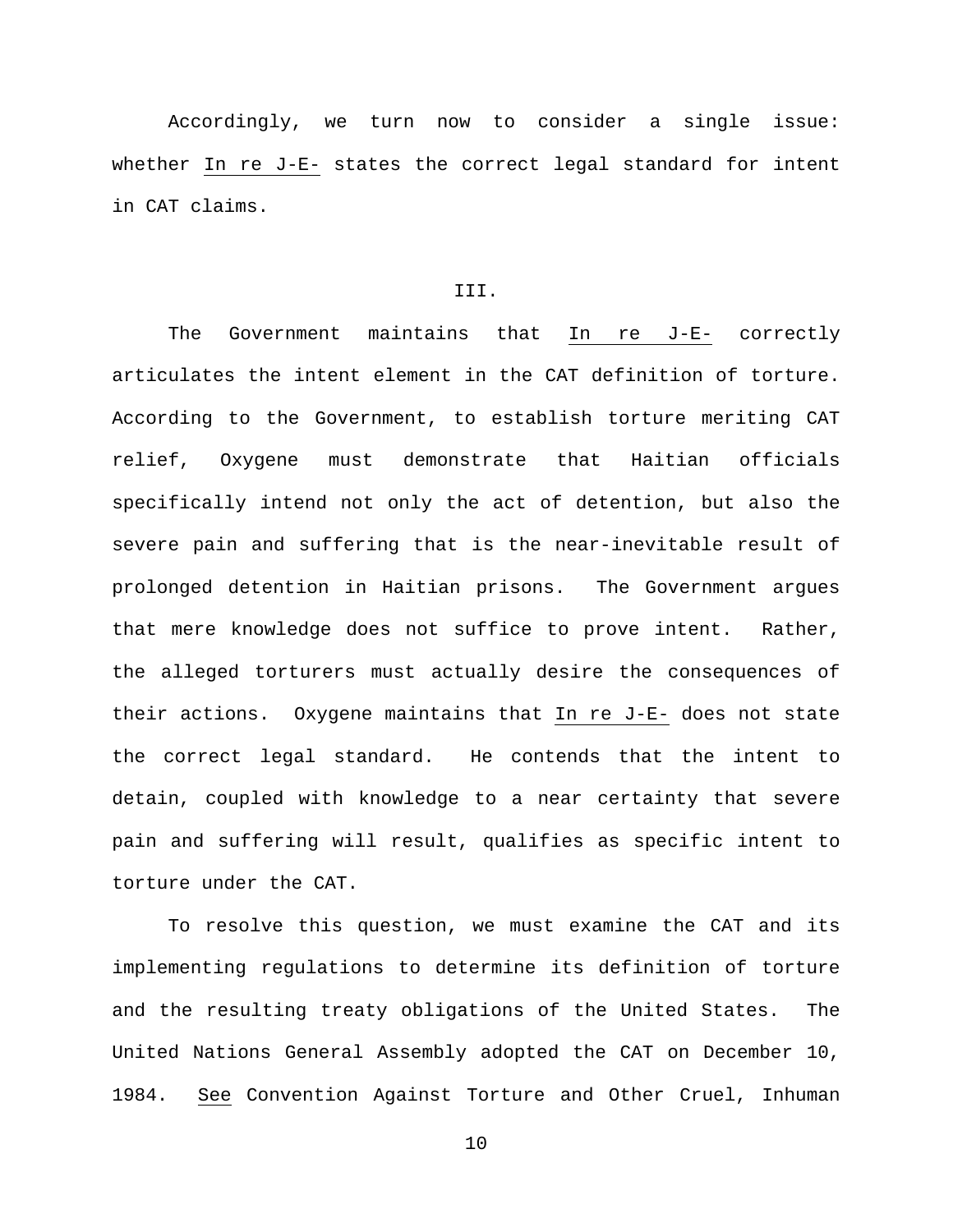or Degrading Treatment or Punishment, Dec. 10, 1984, S. Treaty Doc. No. 100-20 (1988). As a signatory to this multinational treaty, the United States agreed not to "expel, return (refouler) or extradite a person to another State where there are substantial grounds for believing that he would be in danger of being subjected to torture." Id. art. 3.1. The CAT defines torture, in relevant part, as "any act by which severe pain or suffering, whether physical or mental, is intentionally inflicted on a person." Id. art. 1.1 (emphasis added).

Upon signing the CAT, the President proposed, and the Senate adopted, a number of reservations, understandings, and declarations. Relevant here is the understanding that "in order to constitute torture, an act must be specifically intended to inflict severe physical or mental pain or suffering." S. Exec. Rep. 101-30, at 9, 30, 36 (1990) (emphasis added). Such an express understanding reflects the intent of the United States to influence how executive and judicial bodies later interpret the treaty on both the international and domestic level. See Stefan A. Riesenfeld & Frederick M. Abbot, The Scope of U.S. Senate Control over the Conclusion and Operation of Treaties, 67 Chi.-Kent L. Rev. 571, 604 (1991). Thus, by the time of ratification, the intent requirement in the CAT had acquired a "specific intent" gloss in the United States.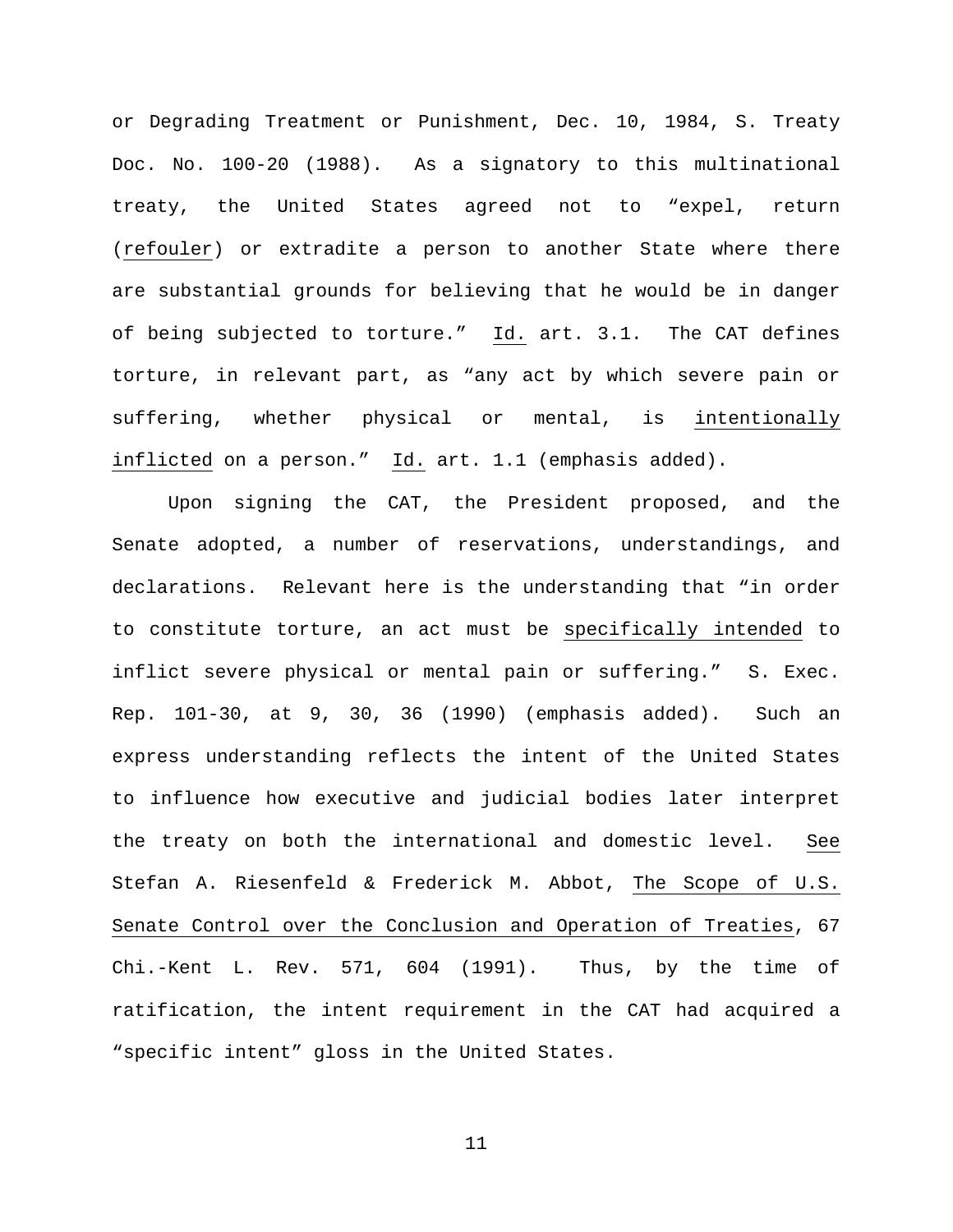Congress enacted the Foreign Affairs Reform and Restructuring Act of 1998 ("FARRA") to implement the CAT. See Pub. L. No. 105-277, § 2242, 112 Stat. 2681, 2681-822 (codified as note to 8 U.S.C. § 1231 (2012)). FARRA itself does not define torture. Instead, it directs "the heads of the appropriate agencies [to] prescribe regulations to implement the obligations of the United States under Article 3 of the [CAT], subject to any reservations, understandings, declarations, and provisos contained in the United States Senate resolution of ratification of the Convention." Id. Pursuant to FARRA, the Department of Justice promulgated regulations governing claims for CAT relief. See Regulations Concerning the Convention Against Torture, 64 Fed. Reg. 8478-01 (Feb. 19, 1999) (codified at 8 C.F.R. §§ 208.16-208.18 (2016)).

These regulations adopt the specific intent interpretation of the definition of torture, echoing the understanding of the President and Senate. The regulations define torture as "any act by which severe pain or suffering, whether physical or mental, is intentionally inflicted on a person." 8 C.F.R. § 208.18(a)(1) (2016). A separate subsection provides that, "[i]n order to constitute torture, an act must be specifically intended to inflict severe physical or mental pain or suffering. An act that results in unanticipated or unintended severity of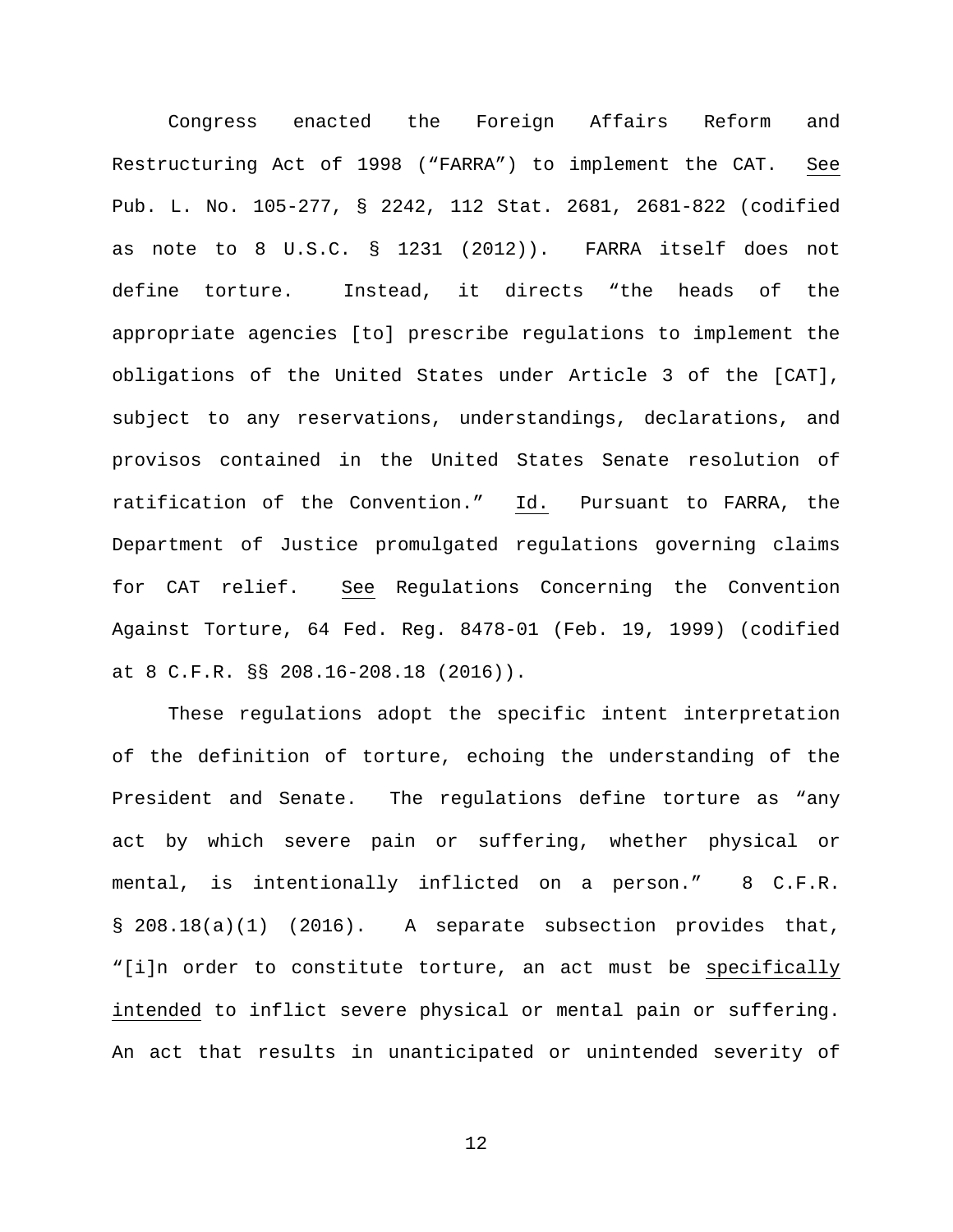pain and suffering is not torture." Id. § 208.18(a)(5) (emphasis added).

Thus, every entity responsible for the progress of the CAT from treaty to domestic law of the United States -- the President, the Senate, and the Department of Justice -- made clear that, in order to qualify as torture under the treaty, an act must be specifically intended to cause severe pain and suffering. But at no point did any entity define specific intent. Nor did any entity address the question this case presents: whether an actor must actually desire to cause severe pain and suffering for his actions to constitute torture under the CAT. That task fell to the BIA, which in 2002 issued its en banc decision in In re J-E-, announcing the standard for evaluating CAT claims. See 23 I. & N. Dec. at 296-99. Thus, In re J-E- articulated a five prong test in defining torture under the CAT:

(1) an act causing severe physical or mental pain or suffering; (2) intentionally inflicted; (3) for a proscribed purpose; (4) by or at the instigation of or with the consent or acquiescence of a public official who has custody or physical control of the victim; and (5) not arising from lawful sanctions.

### Id. at 297.

Most relevant here, In re J-E- expressly addressed whether the practice of the Haitian government of indefinitely detaining criminal deportees under horrific conditions constitutes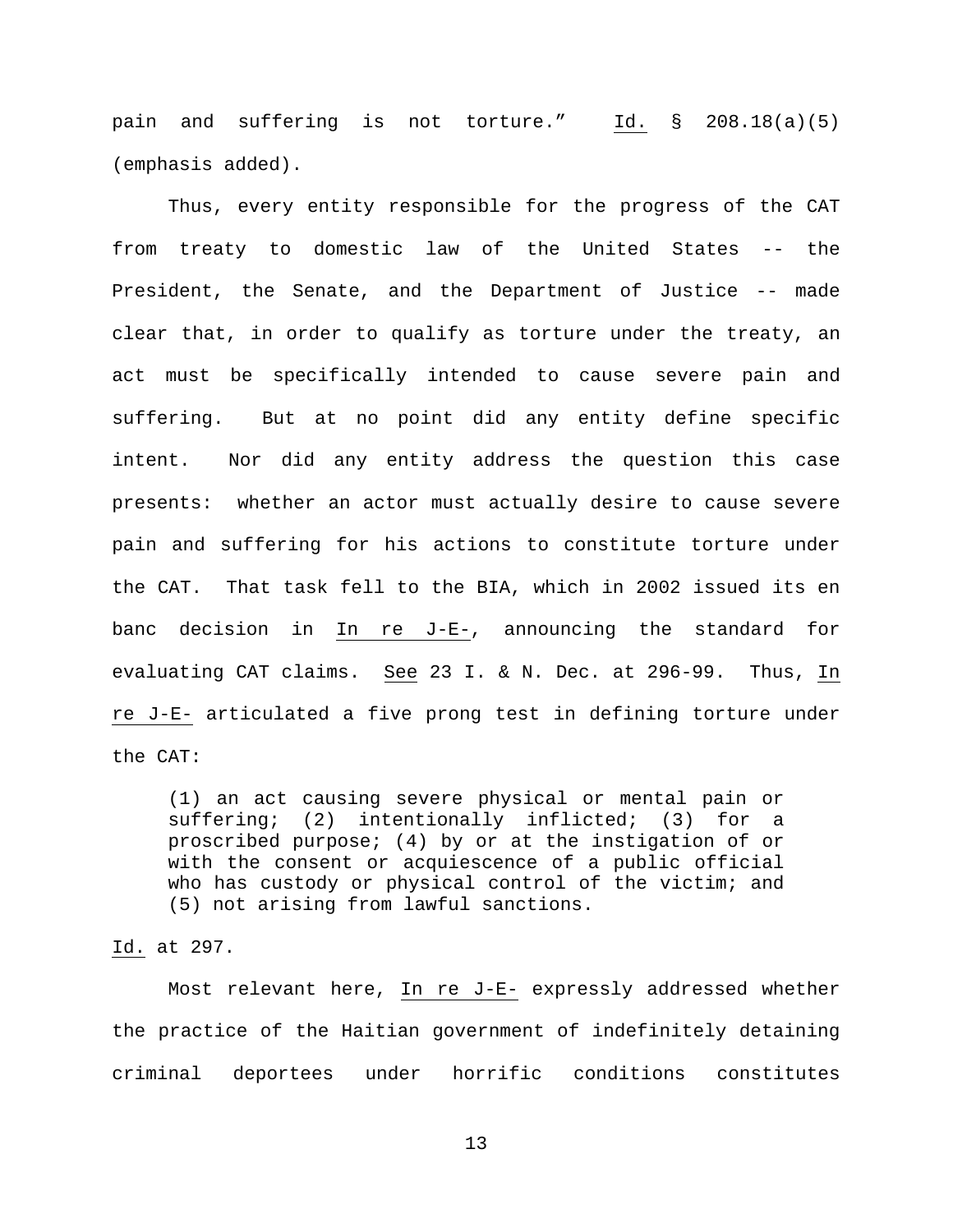torture. See id. at 303-04. The BIA denied J-E-'s claim for CAT relief, finding it deficient under the test's second prong because he offered "no evidence that Haitian authorities are detaining criminal deportees with the specific intent to inflict severe physical or mental pain or suffering." Id. at 300. In so holding, the BIA rejected the applicant's argument that Haiti's detention of deportees with knowledge of the substandard conditions they will face in and of itself satisfied the specific intent requirement for torture under the CAT. The BIA held that "[a]lthough Haitian authorities are intentionally detaining criminal deportees knowing that the detention facilities are substandard," the applicant needed to show that officials were "intentionally and deliberately creating and maintaining such prison conditions in order to inflict torture" to secure relief under the CAT. Id. at 301.

In re J-E- relied on the definition in Black's Law Dictionary that "[s]pecific intent is defined as the intent to accomplish the precise criminal act that one is later charged with while general intent commonly takes the form of recklessness or negligence." Id. (internal quotation marks and alteration omitted). On the record before it, the BIA found that "Haitian prison conditions are the result of budgetary and management problems as well as the country's severe economic difficulties," and not part of an intentional effort to punish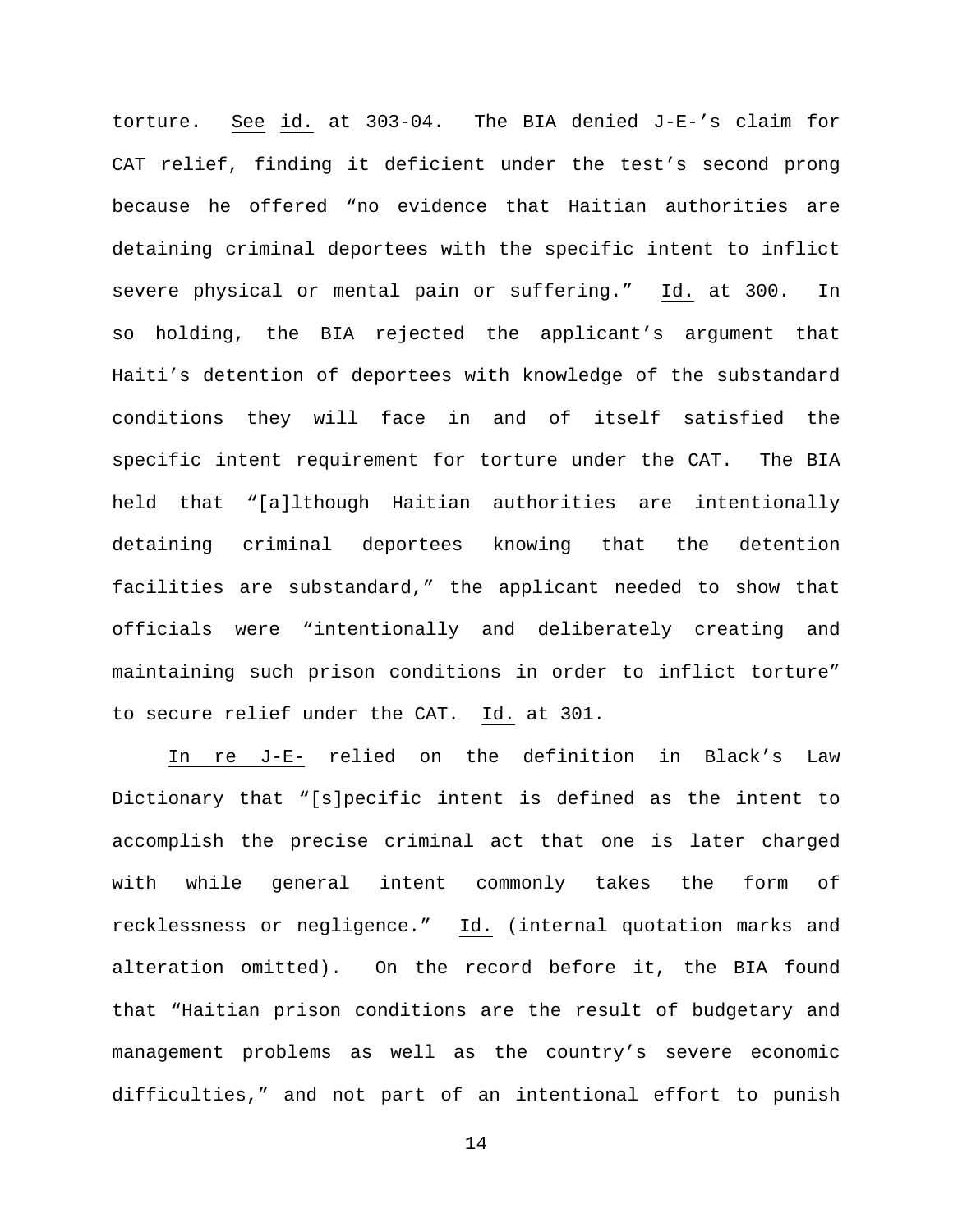criminal deportees. Id. Consequently, the BIA denied the applicant's claim.[2](#page-14-0)

#### IV.

With these legal principles in mind, we consider their application to the case at hand.

The BIA explained in In re J-E- that, as usually defined, "specific intent" constitutes "[t]he intent to accomplish the precise criminal act that one is later charged with." 23 I. & N. Dec. at 301 (quoting Intent, Black's Law Dictionary (10th ed. 2014)). This contrasts with "general intent," defined as "[t]he intent to perform an act even though the actor does not desire the consequences that result." Intent, Black's Law Dictionary. Thus, the distinction between specific and general intent rests on the mens rea related to the consequences of a wrongful act.

<span id="page-14-0"></span> <sup>2</sup> The BIA in In re J-E- also held that the CAT claim failed under the test's third prong, finding no evidence that Haitian officials inflicted severe pain and suffering on detainees for a<br>proscribed purpose. See id. at 300. The IJ in Oxygene's case proscribed purpose. See id. at 300. The IJ in Oxygene's case<br>made a similar finding. In his petition for review, Oxygene In his petition for review, Oxygene makes a passing challenge to In re J-E-'s proscribed purpose holding, but fails to develop any arguments with respect to it. As a result, Oxygene has waived this argument. See Wahi v. Charleston Area Med. Ctr., Inc., 562 F.3d 599, 607 (4th Cir. 2009). Even if preserved and meritorious, Oxygene's argument concerning the purpose prong would not save his petition. This is so because, as we explain in Part IV, Oxygene's challenge to the intent prong fails, providing an independent ground on which to deny his petition for review.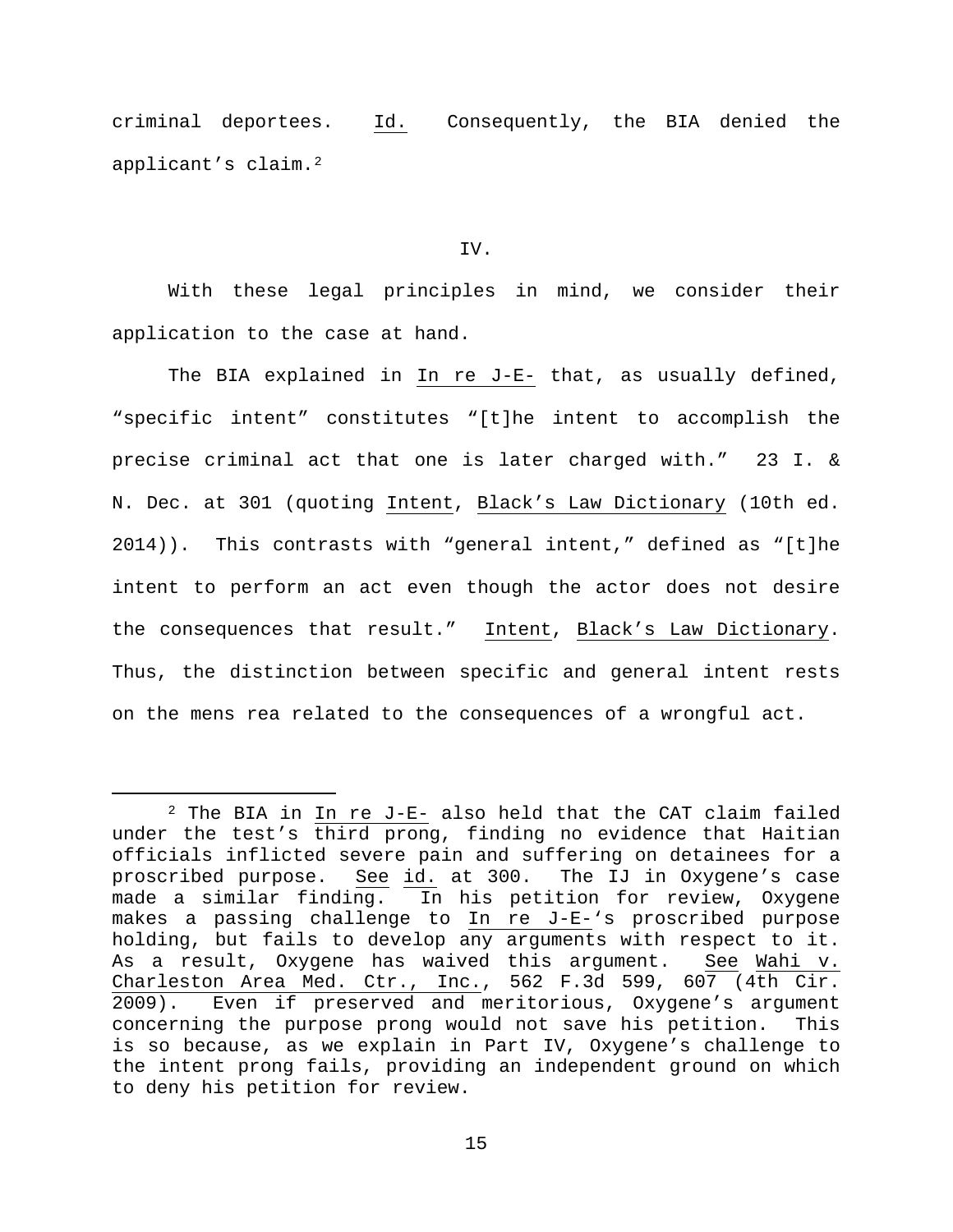Haiti's detention of criminal deportees under extremely substandard conditions constitutes the challenged wrongful act both here and in In re J-E-. And in both cases, the applicant argues that this detention results in pain and suffering from malnutrition and disease severe enough to constitute torture under the CAT. The BIA in In re J-E- rejected that argument. The BIA concluded that, in light of the prevailing meaning of "specific intent," a claimant needed to show that Haitian officials "are intentionally and deliberately creating and maintaining such prison conditions in order to inflict torture," and that the record before it did not support such a finding. 23 I. & N. Dec. at 301. Put another way, In re J-E- requires a CAT claimant to demonstrate that the state actor who mistreats him desires to cause his severe pain and suffering, and is not merely negligent nor reckless as to the risk.

Oxygene argues that a claimant should be able to satisfy this requirement by demonstrating that an official acts with knowledge to a near certainty that he will cause severe pain and suffering. This constitutes one possible interpretation of the CAT and its implementing regulations, given the legal presumption that people intend the foreseeable consequences of their actions and given the trivial difference in culpability between one who desires harm and one who acts knowing he will cause harm. See United States v. Bailey, 444 U.S. 394, 404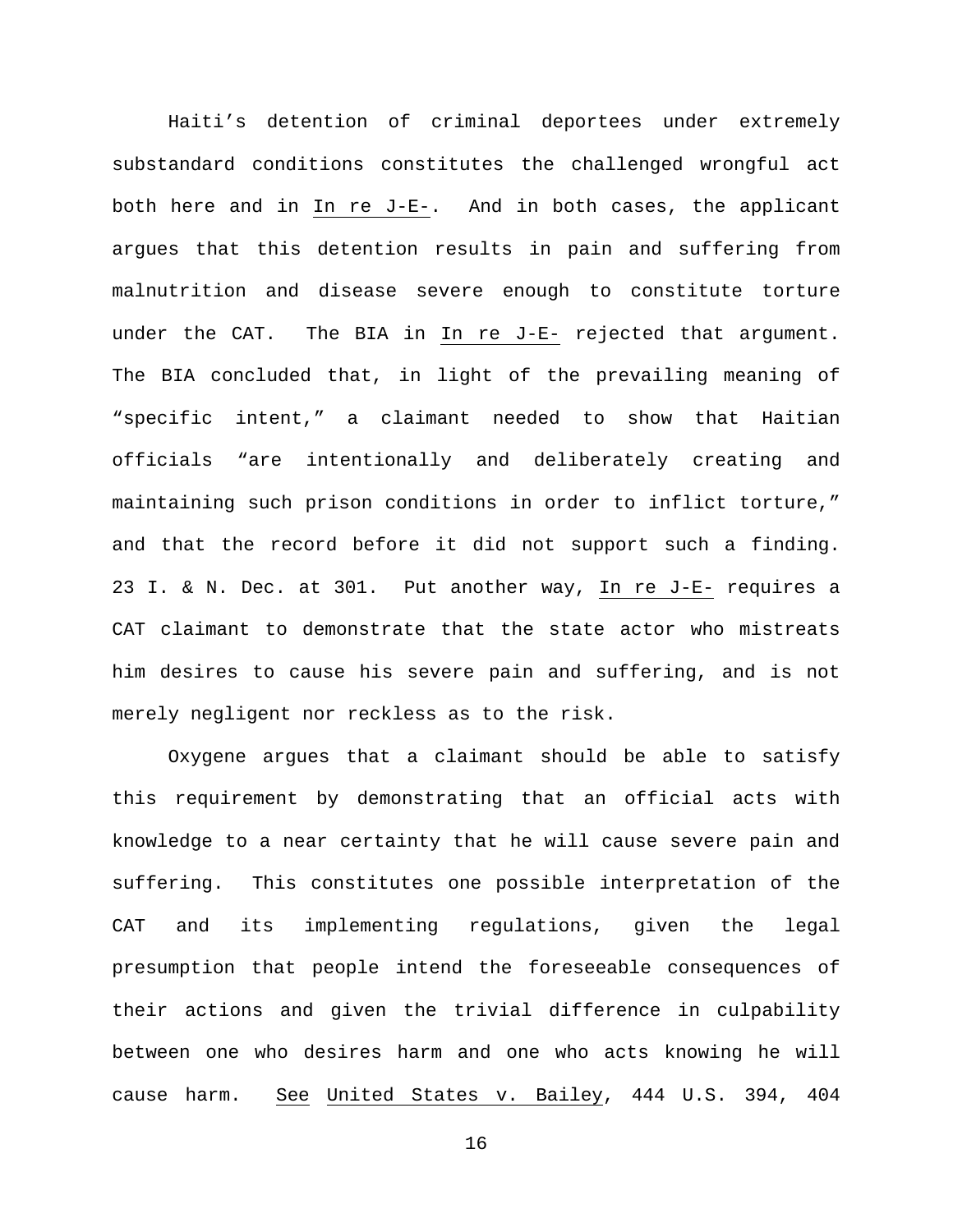(1980). After all, no entity -- not the President, not the Senate, not the Department of Justice -- defined specific intent as the CAT progressed from treaty to domestic law. And specific intent occupies a notoriously ambiguous space in the criminal law. See, e.g., id. at 403. Indeed, in In re J-E-, six of the BIA's nineteen board members agreed with the view Oxygene asserts here. See 23 I. & N. Dec. at 304-318.

But the majority of the BIA in In re J-E- interpreted § 208.18(a)(5) as expressly foreclosing this argument. While we review the BIA's legal conclusions de novo, we afford them appropriate deference. See Turkson v. Holder, 667 F.3d 523, 527 (4th Cir. 2012); see also INS v. Aguirre-Aguirre, 526 U.S. 415, 424 (1999).[3](#page-16-0) Such deference is well deserved here. Although the conclusion reached by the BIA in In re J-E- is not the only plausible interpretation of the CAT, this interpretation accords with the prevailing meaning of specific intent and reflects the

<span id="page-16-0"></span><sup>&</sup>lt;sup>3</sup> Despite consensus among our sister circuits that courts owe deference to In re J-E-, they have not agreed on the appropriate degree of deference due to the BIA. Compare Auguste v. Ridge, 395 F.3d 123, 144-45 (3d Cir. 2005) (applying Chevron deference to uphold the BIA's interpretation as reasonable), with Pierre v. Gonzales, 502 F.3d 109, 116-17 (2d Cir. 2007) (affording the BIA "substantial deference" and citing cases<br>applying the standard from Auer). We need not wade into the applying the standard from Auer). debate over the proper degree of deference, for it makes no difference in this case. The BIA's interpretation is not plainly erroneous nor inconsistent with the regulation under Auer, nor is it unreasonable under Chevron.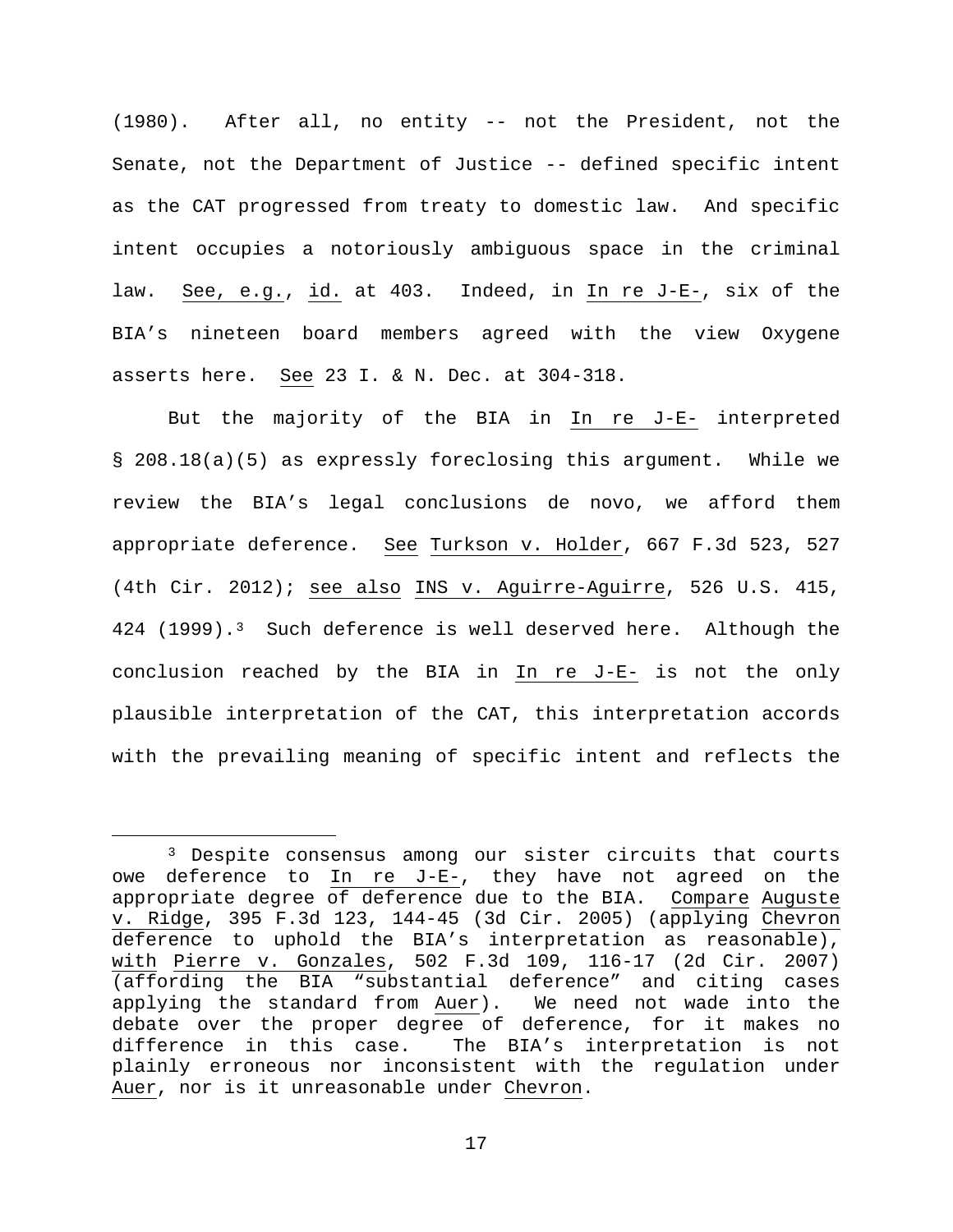likely wish of the President and Senate to incorporate that meaning into the CAT regulations.

Courts routinely describe the requisite mens rea for specific intent crimes as akin to purpose or desire, rather than mere knowledge. The Supreme Court has noted that specific intent "corresponds loosely" with "purpose," whereas general intent "corresponds loosely" with "knowledge." Bailey, 444 U.S. at 405. This distinction holds true even when the actor possesses knowledge to a near certainty that something will occur. See, e.g., 21 Am. Jur. 2d Criminal Law § 119 (2015) ("[A] specific-intent crime requires not simply the general intent to do the immediate act with no particular, clear, or undifferentiated end in mind, but the additional deliberate and conscious purpose or design of accomplishing a very specific and more remote result; mere knowledge that a result is substantially certain to follow from one's actions is not the same as the specific intent or desire to achieve that result.") (emphasis added).

Of course, the factfinder in a criminal trial may infer an actor's desire to bring about a consequence from facts illustrating that he knew precisely what would result from his actions. Thus, judges regularly instruct juries in criminal cases that they may infer intent from knowledge. See, e.g., United States v. Arthur, 544 F.2d 730, 737 (4th Cir. 1976) ("An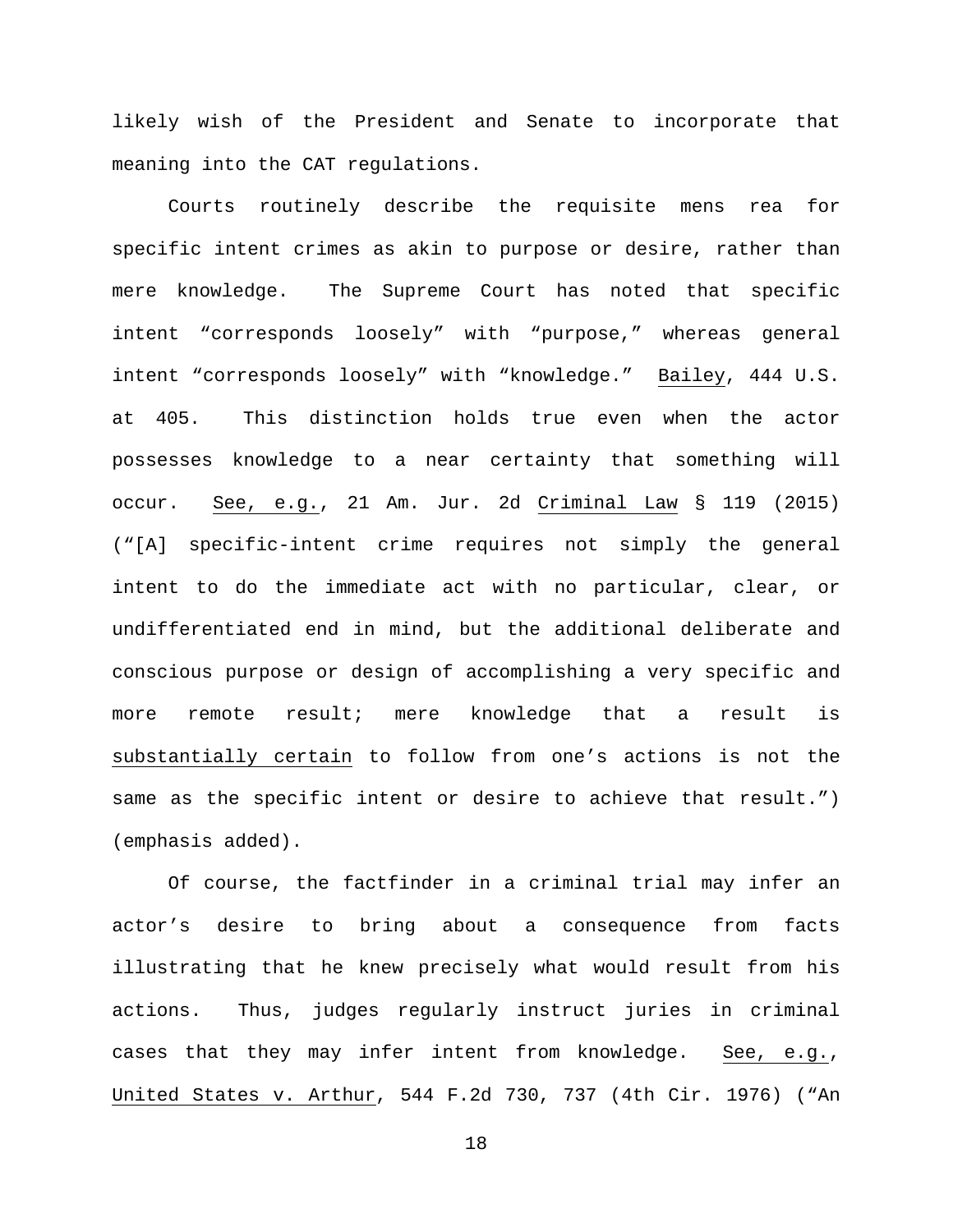instruction that it is reasonable to infer that a person ordinarily intends the natural and probable consequences of his voluntary acts has generally been held proper."). But it is the prerogative of the factfinder to make the inferential leap from knowledge to desire. Id. In this way, the factfinder remains free to consider facts suggesting that, despite a defendant's knowledge of a likely result, the defendant in fact did not desire a certain consequence. Oxygene's proposed interpretation of § 208.18(a) would preclude such an inquiry.[4](#page-18-0)

Oxygene's contrary view ignores the significance of the understanding of the President and Senate at ratification that torture under the treaty required heightened intent. As explained above, the definition of torture in the CAT included an intent requirement. Section 208.18(a)(5) incorporates the

<span id="page-18-0"></span> <sup>4</sup> None of the cases Oxygene cites suggest that the BIA rendered an unreasonable interpretation of § 208.18(a) in In re J-E-. At most, those cases illustrate the occasional difficulty courts have in applying the common-law concept of specific intent to particular facts or statutes. Even in United States v. Neiswender, 590 F.2d 1269, 1274 (4th Cir. 1979), where we held that knowledge of foreseeable consequences satisfied the intent element of a obstruction of justice conviction, the jury instruction we approved merely charged the jury to "find an intent to obstruct justice," noting that "[i]t is ordinarily reasonable to infer that a person intends the natural and probable consequences of acts knowingly done or undertaken." Id. (emphasis added). While we recognized that some courts had characterized obstruction of justice as a "specific intent" crime, we saw "no need to undertake an extended excursion into the subtleties of specific intent," and did not define the term. Id. at 1273.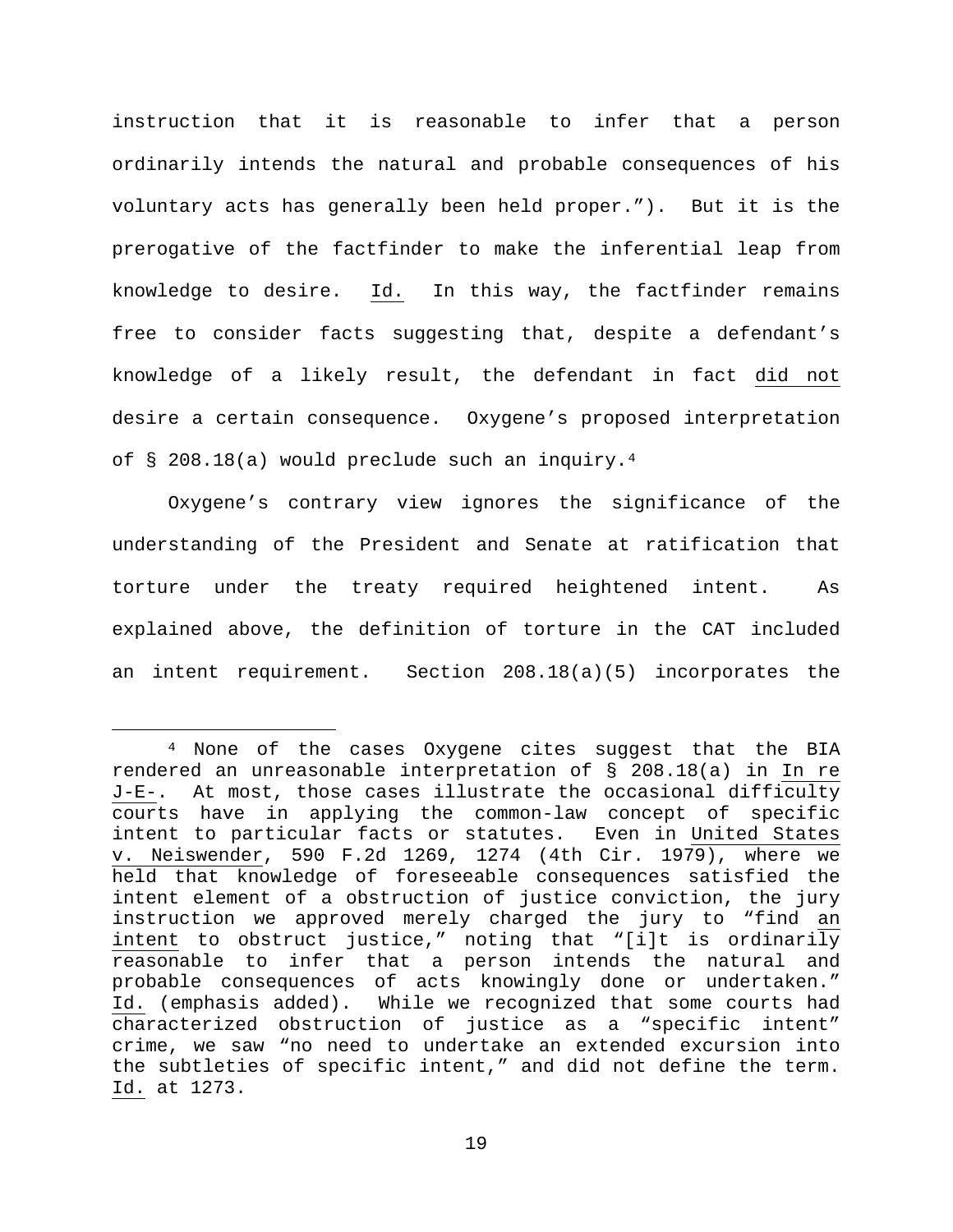instruction of the President and the Senate to require "specific intent" -- a more stringent standard than the unqualified "intent" from Article 1 of the CAT. The position of the BIA in In re J-E- accords with this instruction.

In contrast, Oxygene's argument goes a long way toward requiring only general intent for claims under the CAT, reading the explicit understanding of the President and Senate out of the regulation. While the President and Senate never expressly stated that knowledge to a near certainty would not constitute specific intent, at common-law the term "specific intent" traditionally referred to "certain narrow classes of crimes" where "heightened culpability has been thought to merit special attention." Bailey, 444 U.S. at 405. It was entirely reasonable for the BIA to conclude that the President and Senate wished to incorporate into the CAT regulations a more exacting intent standard that excludes mere knowledge when they chose a term traditionally associated with heightened intent.

In sum, we join the majority of our sister circuits, who have considered the issue, in deferring to the BIA's interpretation of the CAT's intent requirement as articulated in In re J-E-. See Villegas v. Mukasey, 523 F.3d 984, 988 (9th Cir. 2008); Pierre, 502 F.3d at 116-17 (2d Cir.); Auguste, 395 F.3d at 144 (3d Cir.); Cadet v. Bulger, 377 F.3d 1173, 1185-86 (11th Cir. 2004); Elien v. Ashcroft, 364 F.3d 392, 396-97 (1st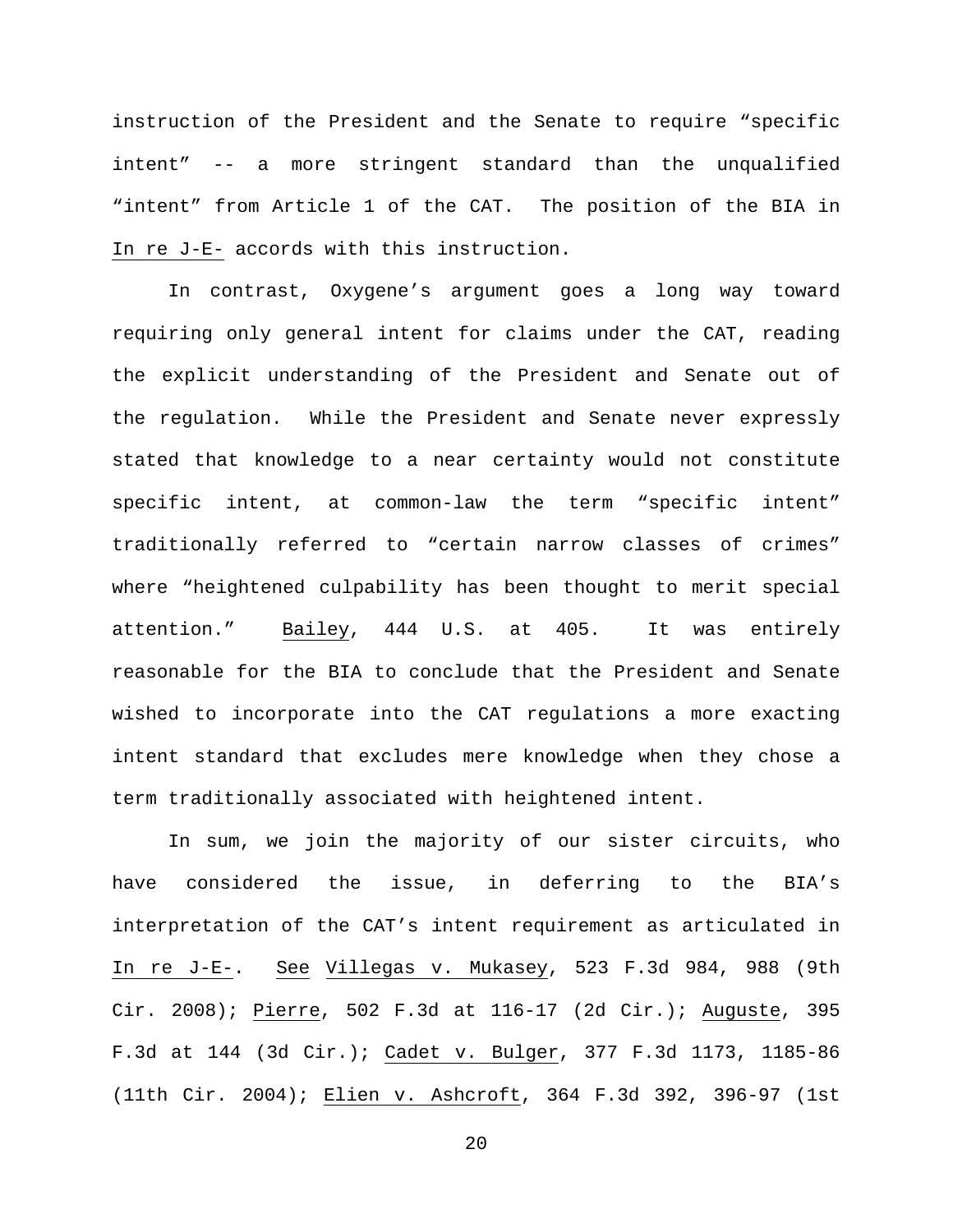Cir. 2004). But see Cherichel, 591 F.3d at 1014 (8th Cir.) (affirming denial of CAT relief based on the court's own reading of the CAT and § 208.18(a) and taking no position on whether the BIA's interpretation in  $In$  re J-E- is entitled to deference).<sup>[5](#page-20-0)</sup>

We note that, in many cases, In re J-E- will pose no significant hurdle for CAT applicants. For instance, if a CAT claimant proves it is more likely than not he will be abducted and severely beaten upon removal, the specific intent of the torturer to inflict pain and suffering on his victim would be established. Moreover, even for claims premised on Haitian prison conditions in which intent is more difficult to prove, In re J-E- does not prevent an IJ from inferring specific intent if the facts allow. Rather, In re J-E- leaves the window open to such claimants. See Pierre, 502 F.3d at 116, 118 n.6 (deferring to In re J-E- but noting that nothing in that opinion "prevents the agency from drawing the inference, should the agency choose

<span id="page-20-0"></span> <sup>5</sup> The fact that the BIA relied on a legal dictionary in its analysis, and that specific intent derives its meaning from criminal law, does not negate the deference due to the BIA. While the BIA may not have particular expertise in the construction of criminal laws, it is expert at construing ambiguous immigration regulations like § 208.18(a). For that same reason, Soliman v. Gonzales, 419 F.3d 276 (4th Cir. 2005), offers Oxygene no assistance. In Soliman we declined to defer to the BIA's interpretation of a <u>Virginia</u> criminal statute. See<br>419 F.3d at 281. Soliman thus involved a very different Soliman thus involved a very different question than the deference due the BIA when interpreting not a state statute but an immigration regulation promulgated by the federal government.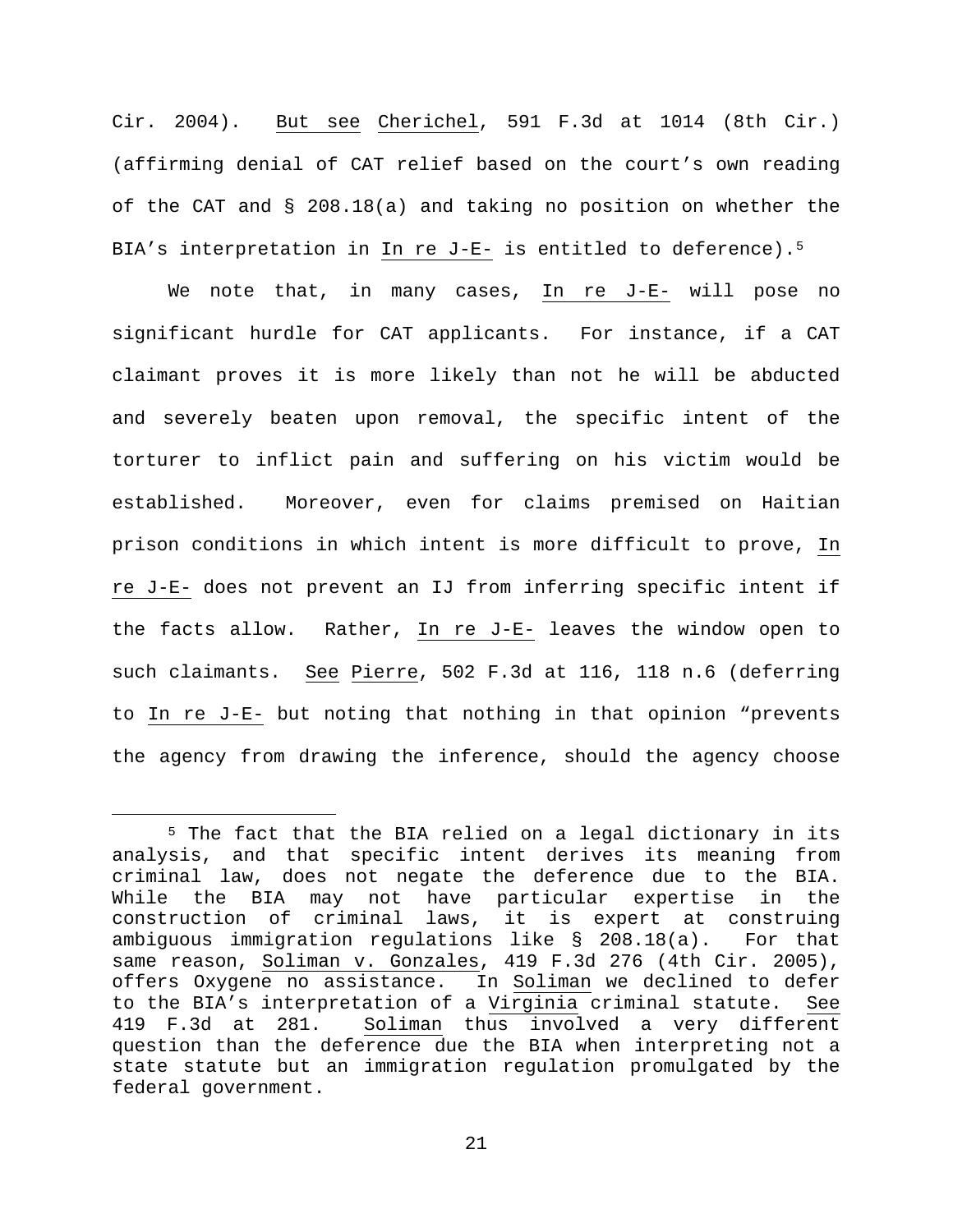to do so, that a particular course of action is taken with specific intent to inflict severe pain and suffering").<sup>6</sup>

Thus, other CAT applicants have succeeded where Oxygene and the applicant in In re J-E- fell short. For example, at his removal hearing, the petitioner in Ridore v. Holder offered testimony from an expert witness as to the intent of Haitian officials in their detention of criminal deportees. See 696 F.3d 907, 910, 916-17 (9th Cir. 2012). Accordingly, the IJ in Ridore assessed a more robust factual record than that in In re J-E- (and here). On that basis, the IJ there found that allowing disease "to run rampant through the prison population" and failing to "maintain proper medical facilities in those institutions [could] only be attributable to [Haitian officials'] willingness to use the jails to harm the inmates so that they will never be a threat to the population again." Id. at 913. Accordingly, the IJ granted CAT relief. Id. at 912-14.

<span id="page-21-0"></span> <sup>6</sup> Some commentators have asserted that after In re J-E- the BIA has categorically denied CAT claims based on prison<br>conditions in Haiti. See, e.g., Renee C. Redman, Defining See, e.g., Renee C. Redman, Defining "Torture": The Collateral Effect on Immigration Law of the<br>Attorney General's Narrow Interpretation of "Specifically General's Narrow Interpretation of Intended" When Applied to United States Interrogators, 62 N.Y.U. Ann. Surv. Am. L. 465, 482 (2007). To the extent that individual IJs or BIA members interpret In re J-E- as a categorical impediment to CAT relief, they misread that precedent. In its treatment of specific intent under the CAT, the BIA in In re J-E- merely held that the record facts in that case did not support an inference that the Haitian officials desired the pain and suffering of its detainees. See 23 I. & N. Dec. at 300-01.